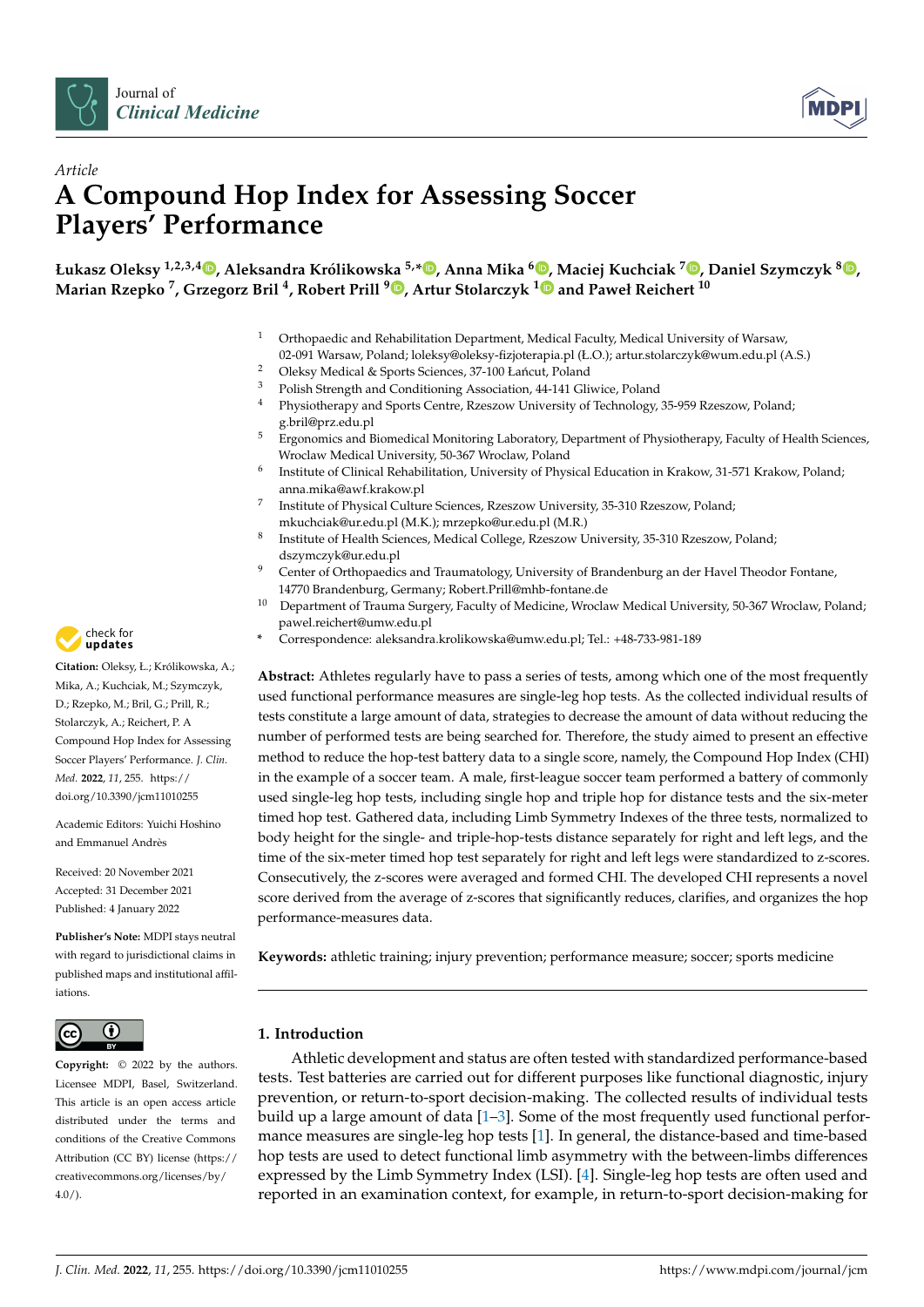patients after anterior cruciate ligament (ACL) reconstruction [\[4–](#page-8-2)[7\]](#page-8-3). Nonetheless, some authors indicate that interpreting the LSI's value alone is insufficient [\[8–](#page-8-4)[10\]](#page-9-0). For further improvement of hop-test validity, recent studies recommend normalizing the hop distances obtained to the body height of the examined person [\[11](#page-9-1)[,12\]](#page-9-2). Single-leg hop tests are partially criticized for deficient functional performance evaluation of ACL-reconstructed patients [\[13\]](#page-9-3). Not all hop tests might equally be sensitive for detecting between-limbs differences in terms of functional performance [\[4,](#page-8-2)[14\]](#page-9-4). Significant issues concerning hop tests are to be seen in terms of subquality criteria like the excellent economy and simplicity. Only a few and cheap pieces of equipment are required; therefore, in-field testing can be performed easily. It is also essential that the single-leg hop tests provide some quantifiable measure that can be evaluated at consecutive points in time with broadly accepted parameters like the hop distance, the between-limbs symmetry, and the time of performing the test [\[4\]](#page-8-2). It was proven in many settings that single-leg hop tests provide good to excellent reliability levels in healthy individuals [\[15](#page-9-5)[,16\]](#page-9-6) and ACL-reconstructed patients [\[7](#page-8-3)[,17,](#page-9-7)[18\]](#page-9-8). Because the analysis of the results of individual tests can be time-consuming and its variability may cause confusion, some authors propose identifying fewer but more predictive tests to reduce the number of data [\[19,](#page-9-9)[20\]](#page-9-10). In contrast, others provide strategies to decrease the number of data without reducing the number of performed tests.

As the literature shows, the development of composite scores is not a new idea in functional diagnostics. Examples are gait indices commonly used to assess overall pathology and outcomes from studies with instrumented gait analyses [\[21\]](#page-9-11). The three well-known gait indices are the Gillette Gait Index (GGI) [\[22\]](#page-9-12), the Gait Deviation Index (GDI) [\[23\]](#page-9-13), and the Gait Profile Score (GPS) [\[24\]](#page-9-14). The gait indices themselves have many advantages and disadvantages [\[21\]](#page-9-11). They are also calculated in different ways [\[22](#page-9-12)[–24\]](#page-9-14). Still, they are all going for the same issue: the reduction in a large-gait analysis dataset to a single number [\[21–](#page-9-11)[24\]](#page-9-14). Even for ACL-reconstructed patients, scores have been used to describe functional status five years postoperatively [\[25\]](#page-9-15). When it comes to sportsmedicine decision-making, there is a newly developed score by Oleksy et al. (2021), the Composite Score of Readiness (CRS), providing a single score for return to sport after ACL reconstruction [\[26\]](#page-9-16). The CRS was developed following the index called the Total Score of Athleticism (TSA), a single score of an athlete's holistic athleticism, that was introduced by Turner (2014) [\[2\]](#page-8-5) using hypothetical data from a fitness-testing battery and consecutively used among soccer teammates [\[27\]](#page-9-17). When designing the TSA, Turner et al. (2014) used different components of fitness that collectively define an athlete's athleticism [\[2\]](#page-8-5). Turner et al. (2014) wanted to judge how the athletes did holistically, that is, to have some measure of general athleticism, where moderate scores across all tests may be more beneficial to performance than scoring high in some while doing terrible in others [\[2,](#page-8-5)[3\]](#page-8-1). All in all, a single score can precisely determine the size of an athlete's deficits [\[21\]](#page-9-11). What's more, on the example of single-hop tests battery, instead of examining the effects of individual tests, raising one score seems to be a user-friendly solution.

Therefore, the study aimed to present a Compound Hop Index (CHI) represented by a single score of an athlete's hop performance using data from a hop-testing battery in soccer players.

## **2. Materials and Methods**

The observational single time point, non-randomly sampled cohort study was conducted according to the Declaration of Helsinki's ethics guidelines and principles. The study was approved by the Bioethics Committee at the Medical University of Wroclaw, Wroclaw, Poland (approval number KB-351/2021). All of the study participants were informed of the purpose and approach to be used and signed a written informed-consent form.

### *2.1. Test–Retest Reliability of the Compound Hop Index*

Fourteen healthy male recreational athletes, indicated as Group T-R, without known cardiovascular or orthopedic problems were recruited from the physical-education stu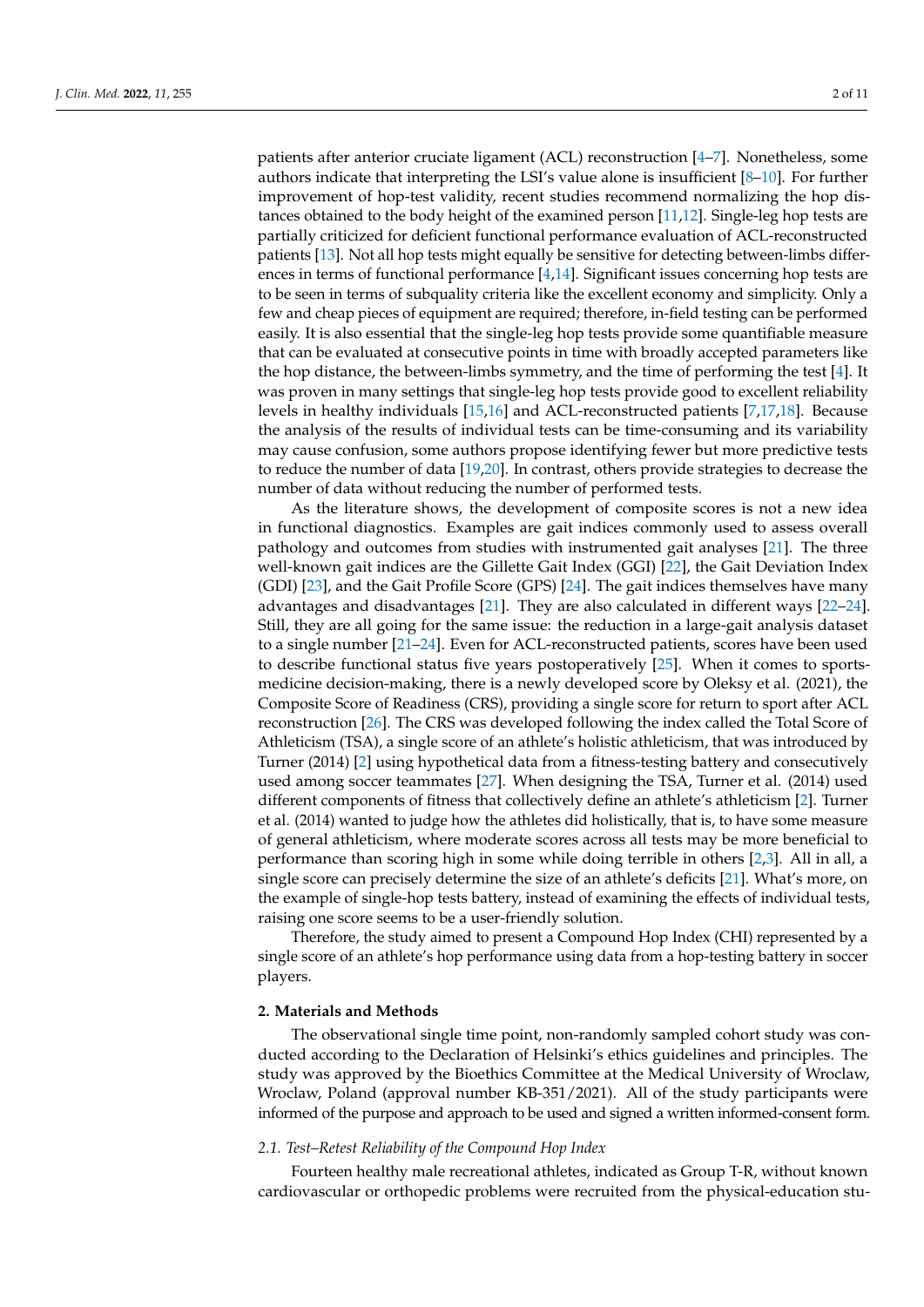dent population of the university to participate in the intra-day and inter-day test–retest reliability of the CHI (age  $x = 23.43 \pm 1.16$  years; bodyweight  $x = 78.93 \pm 10.01$  kg; body height  $x = 1.81 \pm 0.08$  m). All participants in the Group T-R underwent the single-leg hop tests battery three times according to the methodology described below in Section [2.3.](#page-2-0) The battery of tests was performed twice on the same day and the third time the next day. The rest time between the first battery of tests and the second one exceeded 90 min. The participants were asked to maintain their regular training regimens during the experimental period and not to participate in any vigorous physical activity between the three occasions of batteries of tests being performed. The batteries of tests were carried out at the same time of the day. Consecutively, the CHI for each test session was calculated according to subsection Section [2.4.](#page-3-0)

#### *2.2. Participants*

The initial sample of the study included 45 male soccer players from the one Polish first-league soccer team, precisely the first team and the reserve team that included backup players for the first team. The inclusion criteria were: no history of musculoskeletal injuries or being cleared to play by a medical specialist in the case of sustaining injuries in the past. The decision for return to sport was based on the time, clinical examination, patientreported, and performance-based criteria [\[28\]](#page-9-18). Two soccer players were excluded because they had sustained injuries and were not cleared yet to play by a medical specialist. Therefore, the final studied group included 43 male soccer players (age  $x = 24.31 \pm 5.06$  years; body weight  $x = 80.77 \pm 7.47$  kg; body height  $x = 1.84 \pm 0.06$  m). Among included soccer players, three were more than nine months after a primary unilateral arthroscopic anterior cruciate ligament reconstruction using autologous semitendinosus graft. Five players sustained ankle sprains followed by conservative treatment more than nine months previously. Three players reported grade I or "mild" lower limb muscle injury [\[29\]](#page-9-19), followed by conservative treatment more than six months before research.

#### <span id="page-2-0"></span>*2.3. Single-Leg Hop Tests Battery*

In the studied group of soccer players, the single-leg hop tests battery was performed on one occasion. The battery was routinely carried out as a part of the pre-seasonal assessment of soccer players. Therefore, the players knew the test protocol very well as they were regularly tested. In both groups, namely, Group T-R and the studied group of soccer players, the tests were carried out on a soccer field by one trained and wellexperienced examiner. For standardization purposes, participants were asked to abstain from unaccustomed strenuous exercise for at least 24 h before the tests and to avoid eating a heavy breakfast in the morning before the evaluation and within two hours before the tests. The participants were dressed in comfortable sports outfits and soccer cleats. A 10-min long FIFA 11+ soccer-specific warm-up preceded the assessment [\[30\]](#page-9-20). To ensure that the participants were familiar and comfortable with the test protocol, they were allowed to practice. Still, the practice trials were limited to three per leg to prevent potential fatigue.

Then, the participants performed a battery of three single-leg hop tests, including, consecutively, a single hop for the distance test, a triple hop for the distance test, and the six-meter timed hop test  $[16,18,31-33]$  $[16,18,31-33]$  $[16,18,31-33]$  $[16,18,31-33]$ . The test order was randomly assigned to each participant. There were 5-min-long rests between particular tests. All of the tests were performed bilaterally, starting with the right leg. In the single hop and triple hop for distance tests, the aim was to hop as far as possible on one leg with a controlled landing. In the six-meter timed hop test, the participant was instructed to jump as fast as possible on a single leg over a distance of six meters. The maximum distance of the two trials of each test was used for analysis. The duration of the timed hop test was measured using a stopwatch. The shortest time of the two trials indicating a better result was used for further analysis. The schematic diagram of the performed battery of the three single-leg hop tests is presented in Figure [1.](#page-3-1)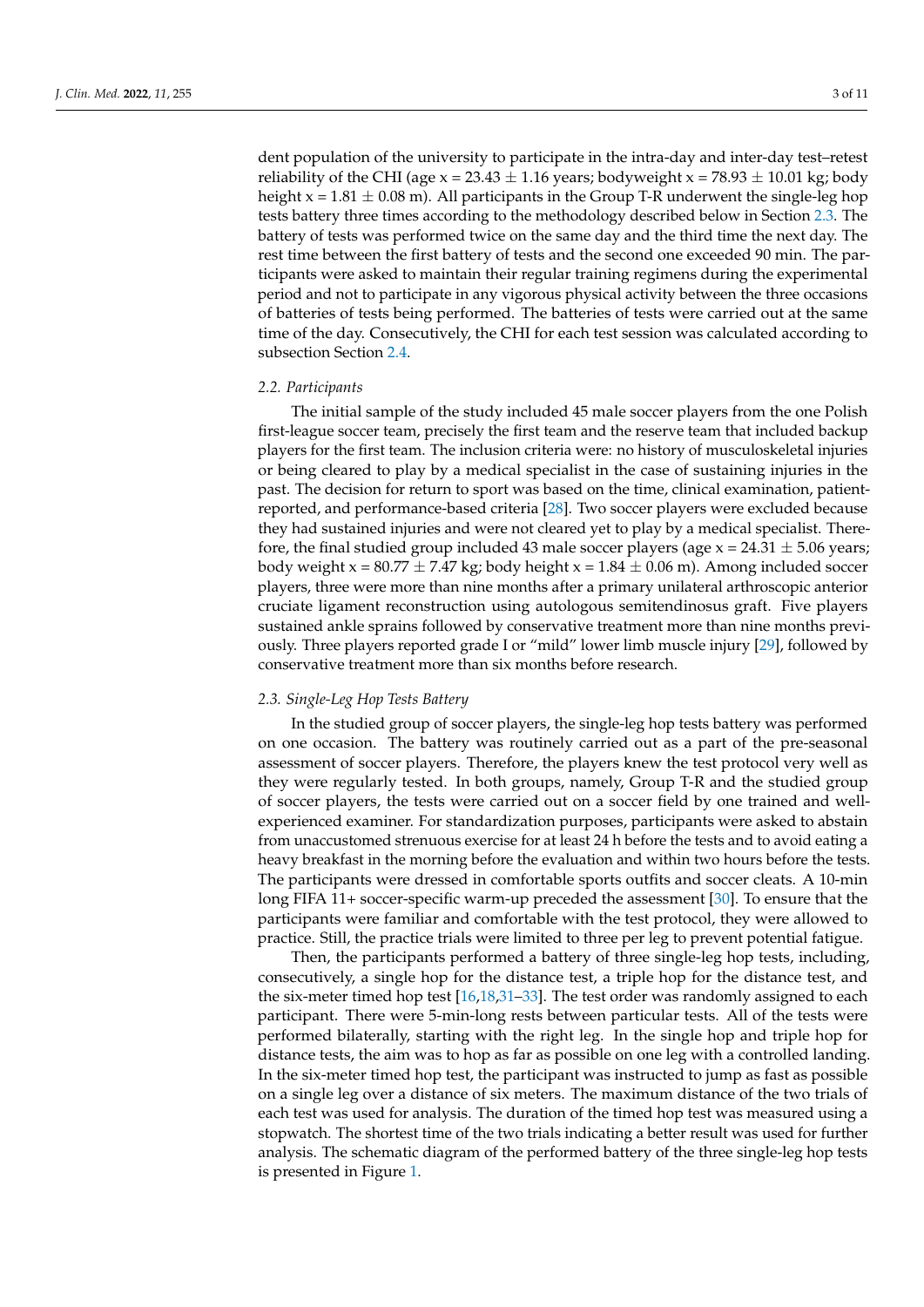<span id="page-3-1"></span>

**Figure 1.** Schematic diagram of the performed battery of three single-leg hop tests, including, consecutively.

# <span id="page-3-0"></span>*2.4. Calculation of the Compound Hop Index 2.4. Calculation of the Compound Hop Index*

 $T_{\text{max}}$  was calculated using  $\frac{1}{2}$  of  $\frac{1}{2}$   $\frac{1}{2}$   $\frac{1}{2}$   $\frac{1}{2}$   $\frac{1}{2}$   $\frac{1}{2}$   $\frac{1}{2}$   $\frac{1}{2}$   $\frac{1}{2}$   $\frac{1}{2}$   $\frac{1}{2}$   $\frac{1}{2}$   $\frac{1}{2}$   $\frac{1}{2}$   $\frac{1}{2}$   $\frac{1}{2}$   $\frac{1}{2}$   $\frac{1}{2$ The CHI was calculated using Microsoft Office Excel 365 Personal (Microsoft Cor-<br>The calculated using Microsoft Office Excel 365 Personal (Microsoft Corpothetical was presented in Description of the Calculation of Compound Hop Index in hypothetical was presented in Description of the Calculation of Compound Hop Index in Microsoft Office Excel attached as a supplemental file (Supplementary Material S1). Microsoft Office Excel attached as a supplemental file (Supplementary Material S1). poration, Redmond, WA, USA). A detailed description of the calculation of CHI on the

At first, there were calculated z-scores for the given parameters, namely, the normal-At first, there were calculated z-scores for the given parameters, namely, the normalized single-hop test distance separately for right and left leg, the normalized single-hop ized single-hop test distance separately for right and left leg, the normalized single-hop test distance LSI, the normalized triple-hop test distance separately for right and left leg, test distance LSI, the normalized triple-hop test distance separately for right and left leg, normalized triple-hop test distance LSI, the time of the six-meter timed hop test separately normalized triple-hop test distance LSI, the time of the six-meter timed hop test separately for right and left leg, and the time of the six-meter timed hop test LSI. The formula for for right and left leg, and the time of the six-meter timed hop test LSI. The formula for calculating a z-score is  $z = (x - μ)/σ$ , where x is the raw score,  $μ$  is the population mean, and σ is the population standard deviation. As the formula shows, the z-score is simply and σ is the population standard deviation. As the formula shows, the z-score is simply the raw score minus the population mean divided by the population standard deviation. the raw score minus the population mean divided by the population standard deviation. Computing a z-score was based on an arithmetic mean and the standard deviation of an Computing a z-score was based on an arithmetic mean and the standard deviation of an analyzed parameter of the complete studied group. Consecutively, the arithmetic mean analyzed parameter of the complete studied group. Consecutively, the arithmetic mean of z-scores of analyzed parameters was computed to form a single score. It is worth noting that in the six-meter timed hop test time, conversely to the remaining tests, a higher value that in the six-meter timed hop test time, conversely to the remaining tests, a higher value indicates worse performance; the result was multiplied by negative 1. indicates worse performance; the result was multiplied by negative 1.

The z-score, also called a standard score, represents the number of standard deviations by which the value of a raw score obtained by a particular participant is above or below the mean value in a given team of an analyzed parameter. Scores above the team's mean had positive standard scores, while those below the mean had negative standard scores.

## *2.5. Statistical Analysis*

TIBCO Statistica™ Version 13.3 (TIBCO Software Inc., Palo Alto, CA, USA) and Microsoft Office Excel 365 Personal (Microsoft Corporation, Redmond, WA, USA) were used for the statistical analysis.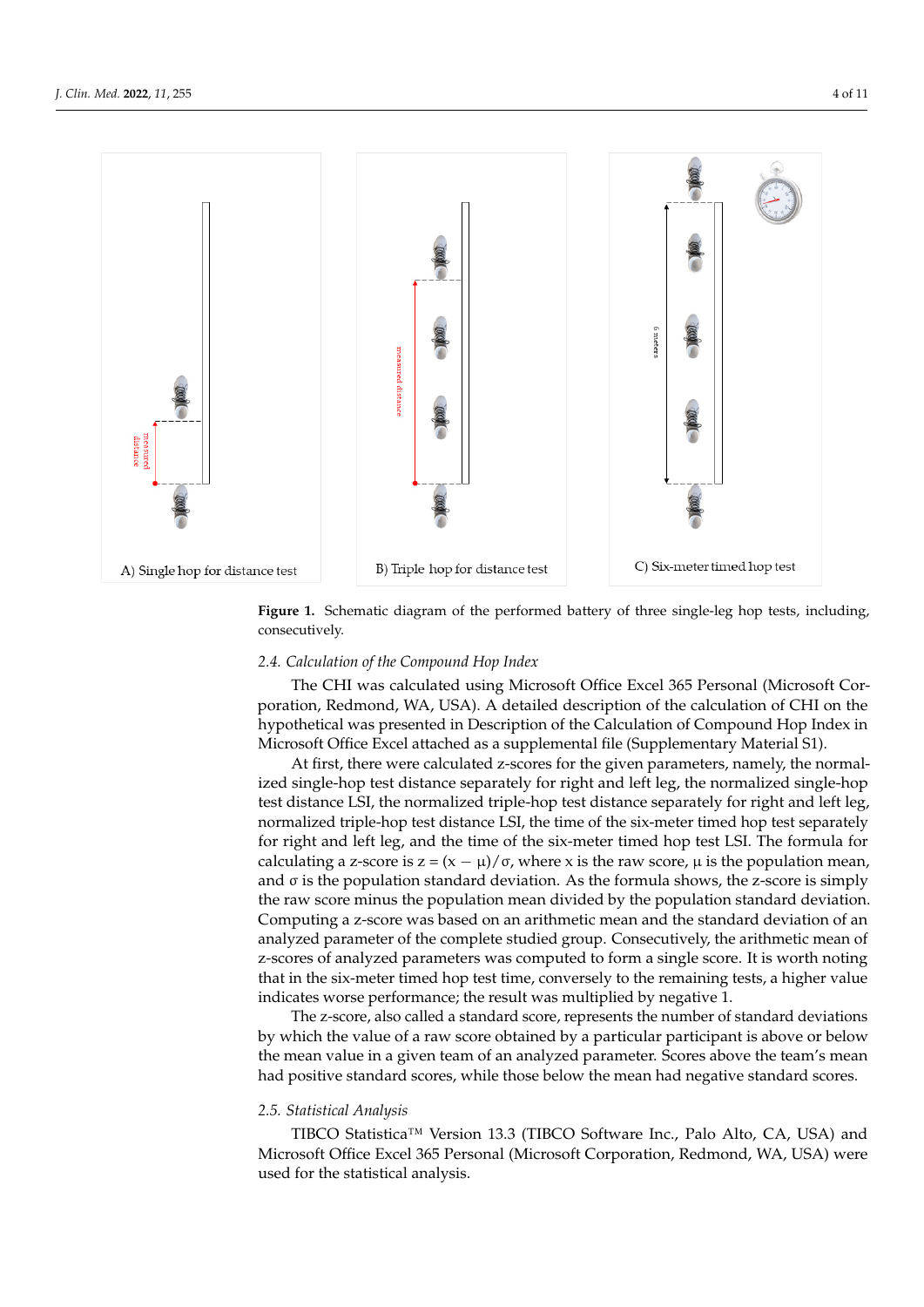The collected parameters during single-leg hop tests battery were: the single-hop test distance separately for right and left leg (m), the triple-hop test distance separately for right and left leg (m), and the time of the six-meter timed hop test separately for right and left leg (s). The single-hop and the triple-hop distance values were divided by the body height (m) and expressed as a normalized single-hop test distance and triple-hop test distance separately for the right and left leg (m\*m<sup>-1</sup>). Consecutively, the side-to-side differences were expressed as the Limb Symmetry Index (LSI) for particular hop tests, with 100 representing complete symmetry between limbs. The LSI was calculated as a lower value/higher value  $\times$  100% [\[34\]](#page-9-23). For the distance-based tests, the better score was the higher value (larger distance). The better score was a shorter time (lower value) for the time-based test.

Out of this data pool, the normalized single-hop test distance separately for right and left leg, the normalized single-hop test distance LSI, the normalized triple-hop test distance separately for right and left leg, the normalized triple-hop test distance LSI, the time of the six-meter timed hop test separately for right and left leg, and the time of the six-meter timed hop test LSI were statistically analyzed.

The arithmetic mean  $(x)$  and the standard deviation  $(SD)$  were calculated beside for the above-mentioned parameters and participants' age, body mass, and height. The analyzed parameters were normally distributed according to a performed Shapiro–Wilk test.

In the Group T-R, intraclass correlation coefficients (ICC; Shrout and Fleiss model 2) were calculated to analyze the test–retest results. The guidelines described by Cicchetti and Sparrow were used to assess reliability coefficients; namely, 0.40 was considered poor, 0.40–0.59 was considered fair, 0.60–0.74 was considered good, and 0.75 and more was considered excellent.

In the studied group of soccer players, the linear Pearson's correlation coefficient (*r*) was calculated to assess any relationship between (1) LSIs of the three performed tests; (2) the single-hop test distance LSI and the normalized single-hop test distance separately for right and left leg; (3) the triple-hop test distance LSI and the normalized single-hop test distance separately for right and left leg; (4) the six-meter timed-hop test LSI and the time of the six-meter timed hop test separately for right and left leg. The magnitudes of the bivariate associations were classified as negligible (0.00–0.30), low (0.31–0.50), moderate (0.51–0.70), high (0.71–0.90), and very high (0.91–1.00) [\[35\]](#page-9-24). Additionally, the coefficient of determination, the *r*-squared (*r*<sup>2</sup>), was calculated to give a proportion of variance (fluctuation) of one variable predictable from the other variable. The  $r^2$  represents the percentage of data points closest to the line of best fit. The statistical significance was set at  $p < 0.050$ .

### **3. Results**

The intra-day reliability of the CHI was found to be on an excellent level (ICC =  $0.98$ ). Even though the ICC for the inter-day CHI comparison was lower than for the intra-day reliability, it was still on an excellent level (ICC =  $0.97$ ).

The descriptive statistics, including the arithmetic mean and the standard deviation for the normalized single-hop test distance, the normalized triple-hop test distance, and the time of the six-meter timed hop test in the studied group of soccer players, are presented in Table [1.](#page-5-0)

There was no correlation between the single-hop test LSI and the six-meter timed hop test LSI ( $r = 0.299$ ,  $p = 0.052$ ). There was also no correlation between the triple-hop test LSI and the six-meter timed hop test LSI ( $r = 0.181$ ,  $p = 0.246$ ). Even though the single-hop test LSI was statistically significantly positively associated with triple-hop test LSI ( $r = 0.320$ ,  $p = 0.036$ ), the association level was low. Only 10% of the total variation in the single-hop test LSI can be explained by the positive linear relationship between the single-hop test LSI and the triple-hop test LSI  $(r^2 = 0.102)$ .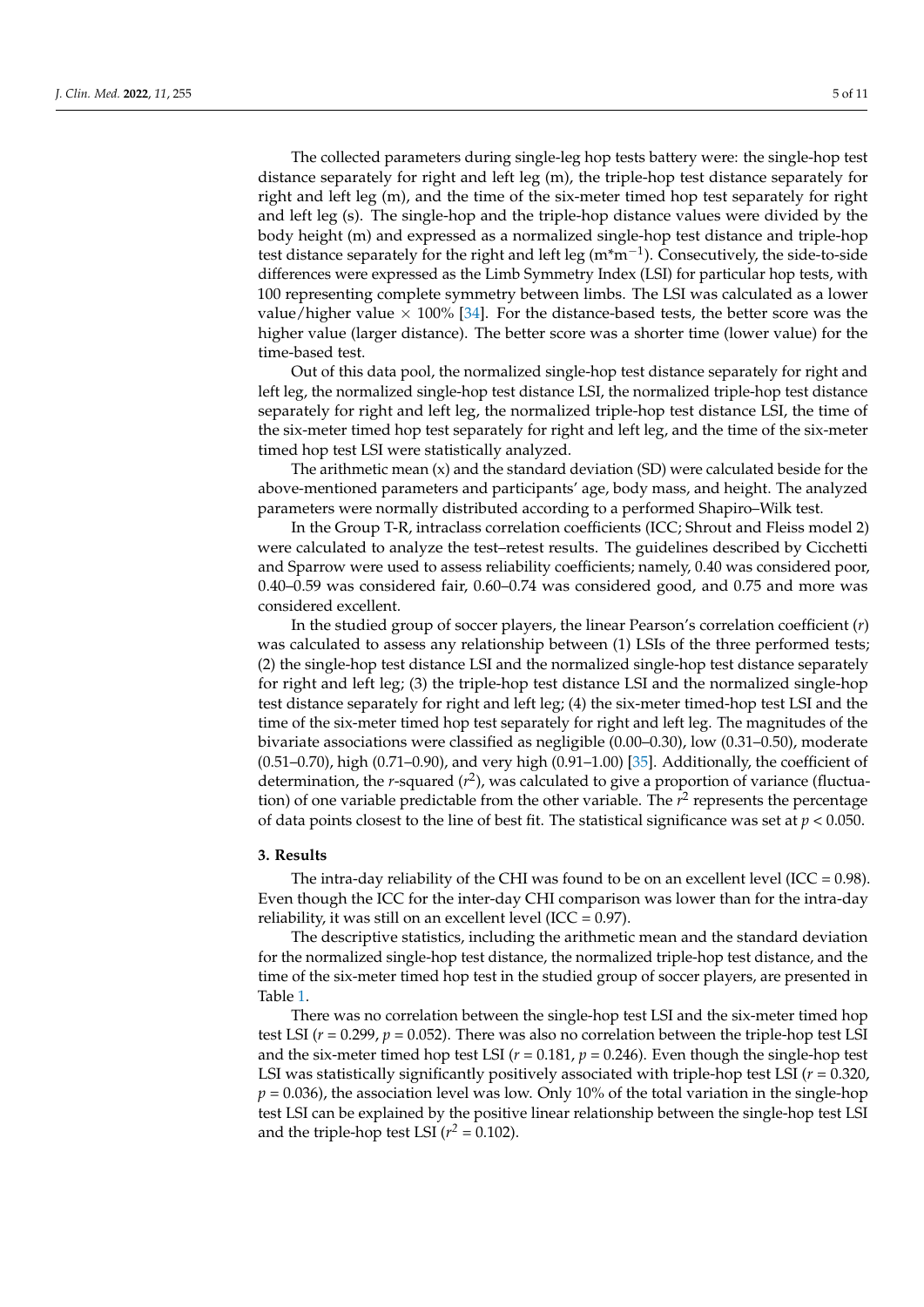| <b>Analyzed Parameter</b>                   | <b>Studied Leg</b> | x     | <b>SD</b> |
|---------------------------------------------|--------------------|-------|-----------|
| Normalized                                  | Right              | 1.18  | 0.10      |
| single-hop test                             | Left               | 1.19  | 0.11      |
| distance $(m*m^{-1})$                       | LSI                | 96.46 | 3.53      |
| Normalized                                  | Right              | 3.80  | 0.26      |
| triple-hop test                             | Left               | 3.82  | 0.31      |
| distance $(m*m^{-1})$                       | LSI                | 95.56 | 3.50      |
| Time of the six-meter<br>timed hop test (s) | Right              | 1.41  | 0.11      |
|                                             | Left               | 1.41  | 0.13      |
|                                             | LSI                | 95.03 | 5.10      |

<span id="page-5-0"></span>**Table 1.** Summary of the results obtained from the performed battery of tests.

The values are expressed as arithmetic mean (x) and standard deviation (SD). The single-hop and triple-hop distance raw values were normalized to the player's body height. LSI, Limb Symmetry Index.

LSI's single-hop test distance was statistically significantly positively correlated with the right-leg normalized distance as presented in Table [2;](#page-5-1) however, the association level was low ( $p = 0.029$ ;  $r = 0.333$ ). Only 11% of the total variation in the single-hop test LSI can be explained by the positive linear relationship between the single-hop test LSI and the rightleg normalized distance ( $r^2$  = 0.111). No correlations were noted between the single-hop test distance LSI and the left-leg normalized distance. There were no correlations between the triple-hop test distance LSI and the normalized single-hop test distance separately for the right and left leg. No correlation between the six-meter timed hop test LSI and the right leg time was indicated. There was determined a statistically significant negative correlation (*p* ≤ 0.001; *r* = −0.528) between the six-meter timed hop test LSI. It should be indicated that the association was on a moderate level. Only 28% of the total variation in the six-meter timed hop test LSI can be explained by the negative linear relationship between the LSI and left leg time ( $r^2 = 0.279$ ).

<span id="page-5-1"></span>**Table 2.** Correlations between single-hop test distance LSI and \* normalized single-hop test distance separately for right and left leg; triple-hop test distance LSI and \* normalized single-hop test distance separately for right and left leg, and six-meter timed hop test LSI and \*\* time of the six-meter timed hop test separately for right and left leg.

| <b>Analyzed Test</b>         | <b>Right-Leg Normalized</b><br>Distance * or Time ** | Left-Leg Normalized<br>Distance * or Time ** |
|------------------------------|------------------------------------------------------|----------------------------------------------|
| Single-hop test distance LSI | $p = 0.029$ ; $r = 0.333$                            | $p = 0.164; r = 0.216$                       |
| Triple-hop test distance LSI | $p = 0.837; r = 0.032$                               | $p = 0.448; r = 0.119$                       |
| Six-meter timed hop test LSI | $p = 0.056; r = -0.294$                              | $p \le 0.001$ ; $r = -0.528$                 |

The values are expressed as correlation coefficient (*r*) and *p*-values. LSI, Limb Symmetry Index.

The results in the form of ranking of athletes among the studied group were shown on a bar chart (Figure [2\)](#page-6-0). Additionally, the calculated CHI for particular players was presented in a Supplementary file S2. The arithmetic mean provides the average score of a measured parameter, while the standard deviation provides the dispersion of data from the arithmetic mean. For a z-score, all data are converted to have a mean of zero and a standard deviation of one. So, for example, the CHI for Player 36 exceeding 1.20 indicated that the player scored above the team's mean by 1.20 of the standard deviation.

Analogously to TSA [\[2\]](#page-8-5), the CHI scores were color-coded to represent a RAG rating that refers to red and green colors. It is a system of indicating in red players representing the danger zone, who negatively differ from the average of the entire team in terms of hop performance. Conversely, the players in a green safe zone are better than the team's average. The height of the bar determines how much the particular players positively or negatively deviate from the team's average.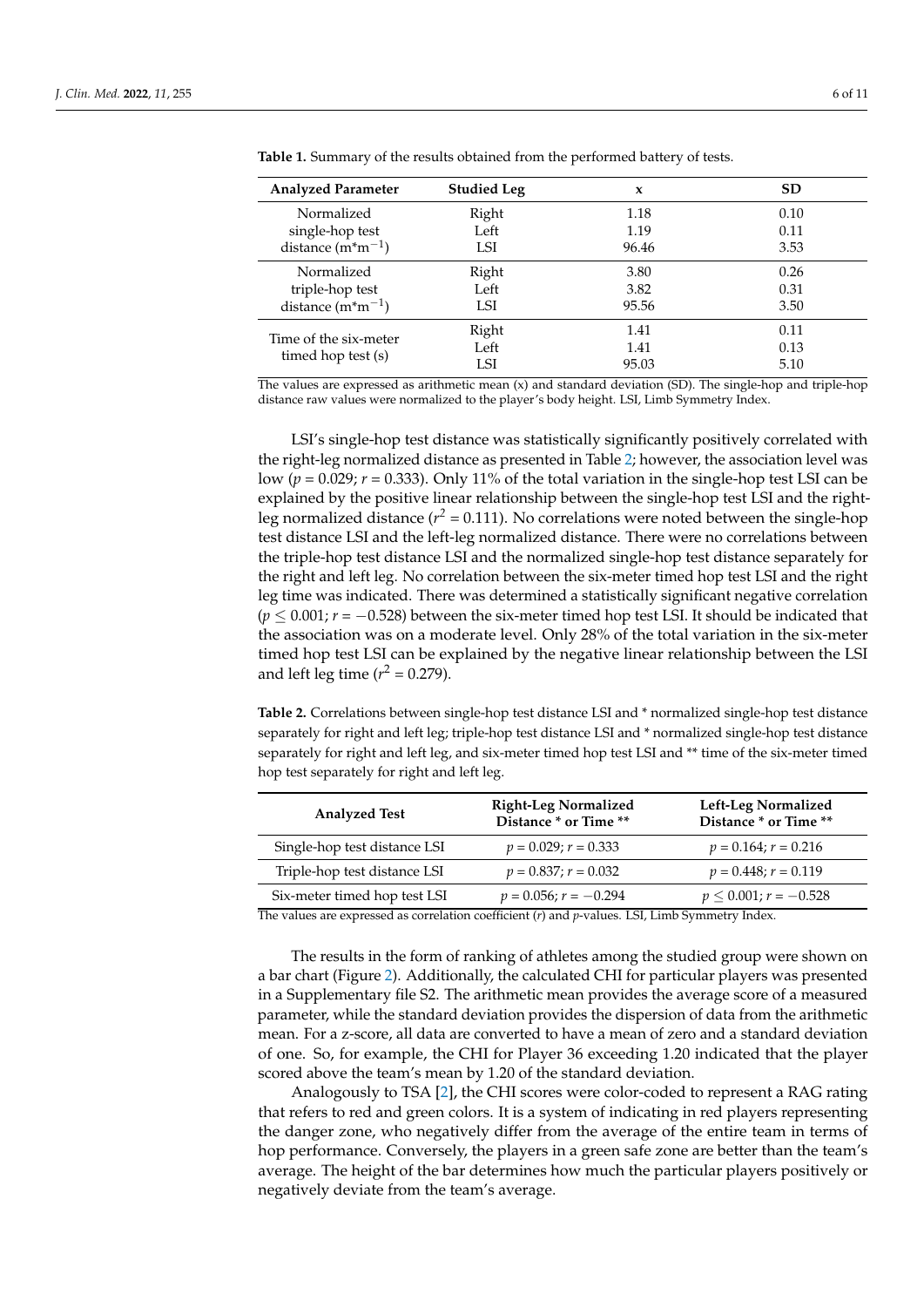<span id="page-6-0"></span>

**Figure 2.** Visualization of the comparative analysis of CHI.b obtained among players in the team **Figure 2.** Visualization of the comparative analysis of CHI.b obtained among players in the team with CHI.a color-coded according to the RAG rating. Zero represents the team mean in terms of hop with CHI.a color-coded according to the RAG rating. Zero represents the team mean in terms of hop performance. Bars above the zero line represent athletes better than mean, while bars below zero performance. Bars above the zero line represent athletes better than mean, while bars below zero indicate worse-than-mean athletes. indicate worse-than-mean athletes.

# **4. Discussion 4. Discussion**

The study aimed to present a complete score of an athlete's hop performance among The study aimed to present a complete score of an athlete's hop performance among teammates using real data from a hop testing battery in soccer players, namely, the Com-teammates using real data from a hop testing battery in soccer players, namely, the Compound Hop Index (CHI). The evolved CHI is an average of the z-scores of the LSIs of the single-hop test distance, the triple-hop test distance, and the time of the six-meter timed hop test, as well as the normalized values separately for the right and left leg of the single-hop test distance, the triple-hop test distance, and the six-meter timed hop test time. The CHI reduces the hop performance-measures results and is less likely to overestimate function than analysis of LSIs values alone. knee function than analysis of LSIs values alone.

Functional testing of lower limbs mainly involves agility runs, vertical jumps, bal-ance tests, and hop tests [\[31](#page-9-21)[,32](#page-9-25)[,36](#page-10-0)[,37\]](#page-10-1). Hop testing was first cited at the beginning of the 1980s  $[38]$  and consecutively has been commonly used since the 1990s  $[31,36,39]$  $[31,36,39]$  $[31,36,39]$  as a functional measure because it mimics dynamic movements performed during athletic participation [\[1\]](#page-8-0). The hop tests are suggested to be the most consistent predictor of subse-<br> quent RTS in patients after knee-joint anterior-cruciate-ligament reconstruction [\[40\]](#page-10-4), and the theory is and they can be also the state of the state of the state of the state of the state of the state of the state of the s present good reliability [32]. These tests' frequent usage is partly due to their practical they present good reliability [\[32\]](#page-9-25). These tests' frequent usage is partly due to their practical utility and ease of administration [\[4](#page-8-2)[,41\]](#page-10-5). The administration of three or four hop tests as the functional equation PTC excession of the second  $\sim$  141. Or the athen hand the functional component in RTS assessment is common [\[5,](#page-8-6)[8,](#page-8-4)[42–](#page-10-6)[44\]](#page-10-7). On the other hand,  $\frac{1}{2}$ some authors indicated that including all four hop tests as an assessment battery might be necessary [\[41\]](#page-10-5). In the present study, no relationships were found between all aggregate some authors indicated that including all four hop tests as an assessment battery might not measures that form CHI, or the found correlations were on a low level. It can be concluded that none of the tests is redundant to each other, further leading to the assumption that all tests need to be performed and to be separately included for composing CHI as an expression of hop performance with a significantly reduced number of presented data.

Additionally, because of normalizing performance in regard to an athlete's body height, CHI is less likely to overestimate the hop performance than the usage of LSI. It should be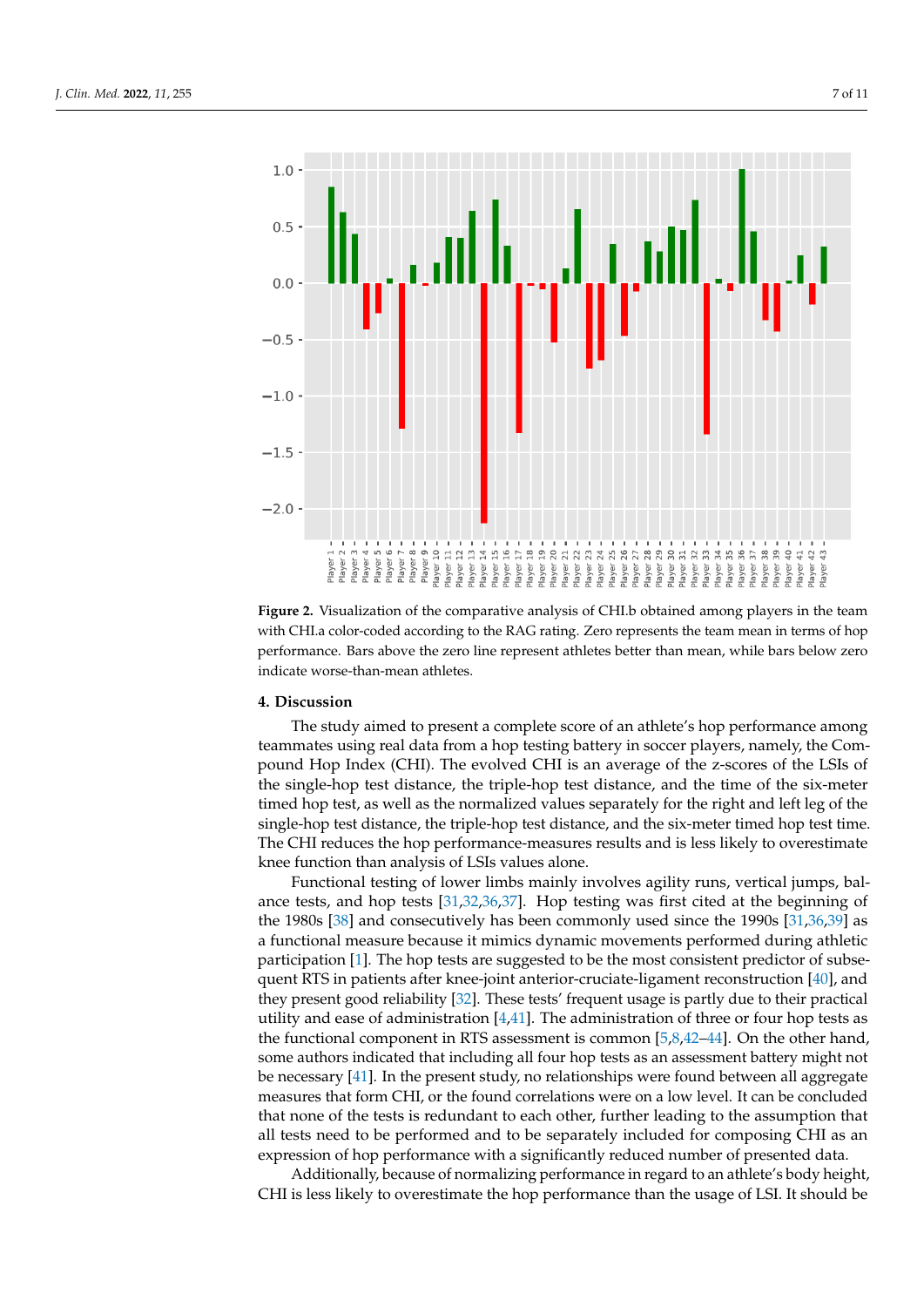of high interest because some authors have highlighted that caution should be warranted for LSI use in side-to-side comparison  $[8,45,46]$  $[8,45,46]$  $[8,45,46]$  for two main reasons. Firstly, with the LSI value 100 determining exact inter-limbs symmetry, the minimal symmetry benchmark being acceptable persists as debatable [\[1\]](#page-8-0). There have been reports that the LSI in healthy individuals varies with sex, weekly physical activity, and body mass index [\[1\]](#page-8-0), indicating that its minimum acceptable value is variable. In the RTS decision-making previously, the minimal permissible LSI exceeded 80 to 85 [\[31](#page-9-21)[,47–](#page-10-10)[49\]](#page-10-11). More recent studies reported LSI in healthy individuals to amount from 84 to 96 [\[50\]](#page-10-12), but there are also authors reporting 90–96 or even 100 in some hop tests [\[1\]](#page-8-0). Potential higher influence is given, especially in RTS assessment, through leg dominance remaining an essential issue in minimal acceptable LSI determination [\[2](#page-8-5)[,51\]](#page-10-13). In healthy individuals, the dominant limb may perform even 5% better than the non-dominant one [\[1\]](#page-8-0). All potential LSI predictor variables are still not known. Secondly, the LSI masks a bilateral poor functional performance that may overestimate the interpretation of test results [\[1,](#page-8-0)[2,](#page-8-5)[19,](#page-9-9)[27\]](#page-9-17). Therefore, it is recommended to normalize the hop distances obtained in the single leg tests to the examined person's body height [\[11](#page-9-1)[,12\]](#page-9-2). Additionally, the percentage relation of the single-leg hop distance in the involved limb to the body height has been determined to be associated with return-to-sport status in ACL-reconstructed patients [\[11\]](#page-9-1).

Apart from the LSI, when setting test thresholds, many features and aspects considered to be included, like the type and level of sport, players' age, maturation, or sex [\[52,](#page-10-14)[53\]](#page-10-15), and the established norms for hop performance available in the literature [\[1,](#page-8-0)[54\]](#page-10-16) are not always relevant for a given team. One of the CHI advantages is that it ranks an athlete among other teammates setting benchmarks and training goals that are realistic to achieve. For now, the CHI will not be relevant for the RTS decision-making compared to other patients attending physiotherapy. Still, it can be used to check a player after an injury against the rest of the team in terms of cumulative hop performance. Calculating CHI for a particular athlete or patient is possible once we have available normative arithmetic mean and standard deviation in the literature that we can refer to.

The CHI calculation can be performed step by step using a spreadsheet in Microsoft Excel for Windows, macOS, Android, and iOS; therefore, it is commonly available. By visualizing and color-coding according to the RAG rating CHI on a bar chart, sports professionals and athletes get graphical feedback, indicating how bad or how well each athlete did on hop performance tests relative to teammates [\[2](#page-8-5)[,3\]](#page-8-1). It may also help identify the team players with unknown conditions that might place them at risk from sports performance even if they do not present any signs or symptoms. The CHI itself will not identify the problem affecting the performance but will indicate that it exists.

CHI is a strategy to reduce data from the hop tests being a part of a battery of assessments, so it should never be considered a standalone evaluation for complex performance issues. Even though the single-leg hop-test results are associated with muscular strength, endurance, neuromuscular coordination, and joint stability [\[55](#page-10-17)[,56\]](#page-10-18), they did not provide clinicians with enough information to make evidence-based decisions concerning isolated muscle group strength [\[57\]](#page-10-19). Additionally, it should be remembered that physical performance is only one of the elements of an athlete's readiness to sport [\[58](#page-10-20)[–60\]](#page-10-21), and it does not capture neurocognitive deficits or neurophysiologic dysfunction [\[61\]](#page-10-22).

The study presented an effective method for reducing the hop-test battery data to a single score. Still, some limitations need to be addressed. This CHI is able to synthesize the mass of hop-test data, but the interpretation in terms of content validity stays the same as with hop tests. Therefore, it is still not possible to clarify the predictive value for injuries or the value of CHI for sporting performance, which stays the same as with the singlehop tests or the LSI being regularly used with actually few possible causal conclusions. Showing that the included tests are not redundant to each other addresses the necessity of the individual included tests without finally clarifying the value of each one. In addition to this hop test index, further research on the value of the single tests for a test battery in the individual context must be addressed. In this term, it must be mentioned that this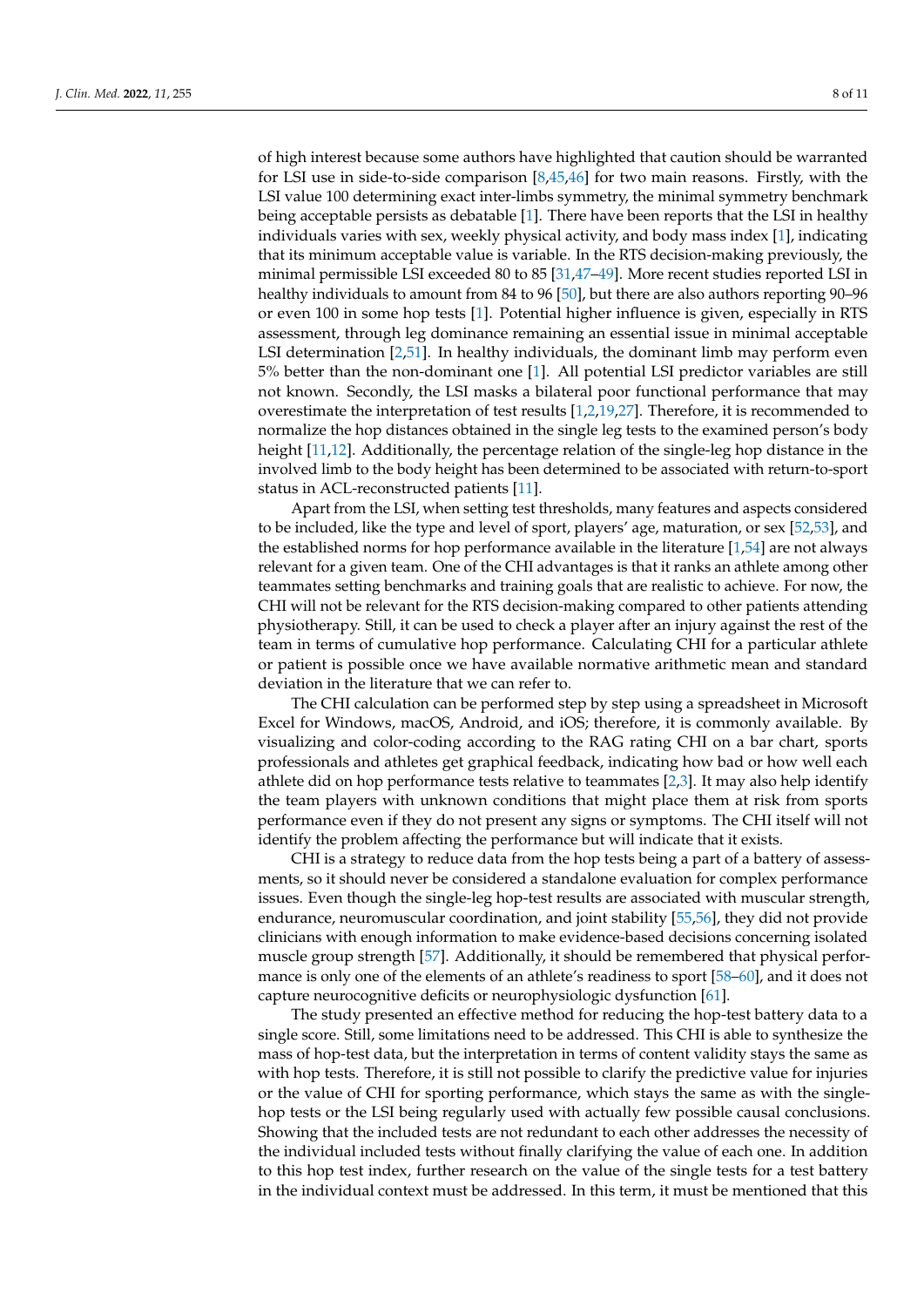study was performed in only one particular setting. Reliability issues always belong to the included population and the setting they are evaluated in. Therefore, transferring results to other settings should be done with caution.

## **5. Conclusions**

The present study introduced a novel approach for analyzing hop performance in a given team represented by a single score derived from the average of z-scores, namely, the Compound Hop Index (CHI). The developed CHI is a tool that reduces and organizes data of hop-test measures. It represents a specific trend towards the user-friendly analysis of data results among teammates.

**Supplementary Materials:** The following are available online at [https://www.mdpi.com/article/](https://www.mdpi.com/article/10.3390/jcm11010255/s1) [10.3390/jcm11010255/s1:](https://www.mdpi.com/article/10.3390/jcm11010255/s1) Material S1: Description of the Calculation of Compound Hop Index in Microsoft Office Excel; Supplementary Material file S2: List of calculated CHI for particular players of a given team.

**Author Contributions:** Conceptualization, Ł.O.; methodology, Ł.O., A.K., A.M. and R.P.; software, Ł.O.; validation, Ł.O., A.M., M.K., D.S. and M.R.; formal analysis, Ł.O. and A.S.; investigation, Ł.O., M.K., D.S., M.R. and G.B.; resources, Ł.O.; data curation, Ł.O. and G.B.; writing—original draft preparation, Ł.O., A.K. and R.P.; writing—review and editing, Ł.O., A.K., A.M., M.K., D.S., M.R., G.B., R.P., A.S. and P.R.; visualization, Ł.O., A.K. and R.P.; supervision, A.S. and P.R.; project administration, Ł.O. and A.M.; funding acquisition, P.R. All authors have read and agreed to the published version of the manuscript.

**Funding:** The presented research results were carried out within the topic, according to the records in the Simple system of Wroclaw Medical University, Wroclaw, Poland with the number SUB.E060.21.001.

**Institutional Review Board Statement:** The study was conducted according to the guidelines of the Declaration of Helsinki and approved by the Bioethics Committee at the Medical University of Wroclaw, Wroclaw, Poland (approval number KB-351/2021, date for approval 26 April 2021.

**Informed Consent Statement:** Informed consent was obtained from all participants involved in the study.

**Data Availability Statement:** The data generated during the current study are available from the corresponding author on reasonable request.

**Conflicts of Interest:** The authors declare no conflict of interest.

### **References**

- <span id="page-8-0"></span>1. Madsen, L.P.; Booth, R.L.; Volz, J.D.; Docherty, C.L. Using normative data and unilateral hopping tests to reduce ambiguity in return-to-play decisions. *J. Athl. Train.* **2020**, *55*, 699–706. [\[CrossRef\]](http://doi.org/10.4085/1062-6050-0050.19)
- <span id="page-8-5"></span>2. Turner, A. Total score of athleticism: A strategy for assessing an athlete's athleticism. *Prof. Strength Cond.* **2014**, *33*, 13–17.
- <span id="page-8-1"></span>3. Turner, A.N.; Jones, B.; Stewart, P.; Bishop, C.; Parmar, N.; Chavda, S.; Read, P. Total score of athleticism: Holistic athlete profiling to enhance decision-making. *Strength Cond. J.* **2019**, *41*, 91–101. [\[CrossRef\]](http://doi.org/10.1519/SSC.0000000000000506)
- <span id="page-8-2"></span>4. Ebert, J.R.; Du Preez, L.; Furzer, B.; Edwards, P.; Joss, B. Which hop tests can best identify functional limb asymmetry in patients 9-12 months after anterior cruciate ligament reconstruction employing a hamstrings tendon autograft? *Int. J. Sports Phys. Ther.* **2021**, *16*, 393–403. [\[CrossRef\]](http://doi.org/10.26603/001c.21140) [\[PubMed\]](http://www.ncbi.nlm.nih.gov/pubmed/33842035)
- <span id="page-8-6"></span>5. Grindem, H.; Snyder-Mackler, L.; Moksnes, H.; Engebretsen, L.; Risberg, M.A. Simple decision rules can reduce reinjury risk by 84% after acl reconstruction: The delaware-oslo acl cohort study. *Br. J. Sports Med.* **2016**, *50*, 804–808. [\[CrossRef\]](http://doi.org/10.1136/bjsports-2016-096031)
- 6. Kyritsis, P.; Bahr, R.; Landreau, P.; Miladi, R.; Witvrouw, E. Likelihood of acl graft rupture: Not meeting six clinical discharge criteria before return to sport is associated with a four times greater risk of rupture. *Br. J. Sports Med.* **2016**, *50*, 946–951. [\[CrossRef\]](http://doi.org/10.1136/bjsports-2015-095908) [\[PubMed\]](http://www.ncbi.nlm.nih.gov/pubmed/27215935)
- <span id="page-8-3"></span>7. Reid, A.; Birmingham, T.B.; Stratford, P.W.; Alcock, G.K.; Giffin, J.R. Hop testing provides a reliable and valid outcome measure during rehabilitation after anterior cruciate ligament reconstruction. *Phys. Ther.* **2007**, *87*, 337–349. [\[CrossRef\]](http://doi.org/10.2522/ptj.20060143)
- <span id="page-8-4"></span>8. Gokeler, A.; Welling, W.; Benjaminse, A.; Lemmink, K.; Seil, R.; Zaffagnini, S. A critical analysis of limb symmetry indices of hop tests in athletes after anterior cruciate ligament reconstruction: A case control study. *Orthop. Traumatol. Surg. Res.* **2017**, *103*, 947–951. [\[CrossRef\]](http://doi.org/10.1016/j.otsr.2017.02.015) [\[PubMed\]](http://www.ncbi.nlm.nih.gov/pubmed/28428033)
- 9. Zwolski, C.; Schmitt, L.C.; Thomas, S.; Hewett, T.E.; Paterno, M.V. The utility of limb symmetry indices in return-to-sport assessment in patients with bilateral anterior cruciate ligament reconstruction. *Am. J. Sports Med.* **2016**, *44*, 2030–2038. [\[CrossRef\]](http://doi.org/10.1177/0363546516645084)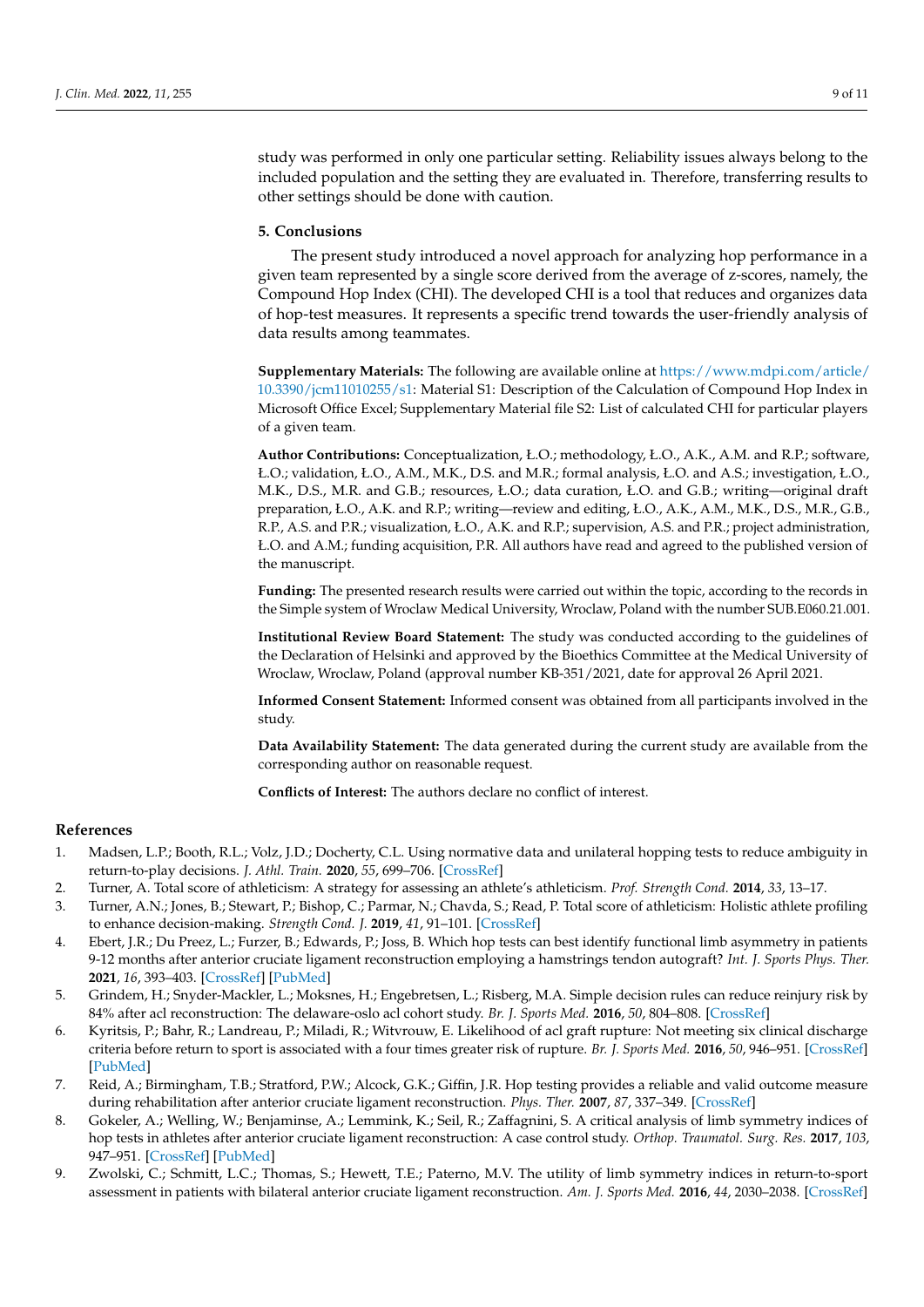- <span id="page-9-0"></span>10. Patterson, B.E.; Crossley, K.M.; Perraton, L.G.; Kumar, A.S.; King, M.G.; Heerey, J.J.; Barton, C.J.; Culvenor, A.G. Limb symmetry index on a functional test battery improves between one and five years after anterior cruciate ligament reconstruction, primarily due to worsening contralateral limb function. *Phys. Ther. Sport* **2020**, *44*, 67–74. [\[CrossRef\]](http://doi.org/10.1016/j.ptsp.2020.04.031)
- <span id="page-9-1"></span>11. Ohji, S.; Aizawa, J.; Hirohata, K.; Ohmi, T.; Mitomo, S.; Jinno, T.; Koga, H.; Yagishita, K. Single-leg hop distance normalized to body height is associated with the return to sports after anterior cruciate ligament reconstruction. *J. Exp. Orthop.* **2021**, *8*, 26. [\[CrossRef\]](http://doi.org/10.1186/s40634-021-00344-z) [\[PubMed\]](http://www.ncbi.nlm.nih.gov/pubmed/33796963)
- <span id="page-9-2"></span>12. Greenberg, E.M.; Dyke, J.; Karl, M.; Leung, A.; Lawrence, J.T.; Ganley, T. Limb symmetry is not enough: Establishment of height normalized hop distances within healthy youth athletes. *Orthop. J. Sports Med.* **2020**, *8* (Suppl. S3), 2325967120S00190. [\[CrossRef\]](http://doi.org/10.1177/2325967120S00190)
- <span id="page-9-3"></span>13. Narducci, E.; Waltz, A.; Gorski, K.; Leppla, L.; Donaldson, M. The clinical utility of functional performance tests within one-year post-acl reconstruction: A systematic review. *Int. J. Sports Phys. Ther.* **2011**, *6*, 333–342. [\[PubMed\]](http://www.ncbi.nlm.nih.gov/pubmed/22163095)
- <span id="page-9-4"></span>14. Ebert, J.R.; Edwards, P.; Currie, J.; Smith, A.; Joss, B.; Ackland, T.; Buelow, J.U.; Hewitt, B. Comparison of the 'back in action' test battery to standard hop tests and isokinetic knee dynamometry in patients following anterior cruciate ligament reconstruction. *Int. J. Sports Phys. Ther.* **2018**, *13*, 389–400. [\[CrossRef\]](http://doi.org/10.26603/ijspt20180389)
- <span id="page-9-5"></span>15. Scinicarelli, G.; Trofenik, M.; Froböse, I.; Wilke, C. The reliability of common functional performance tests within an experimental test battery for the lower extremities. *Sports* **2021**, *9*, 100. [\[CrossRef\]](http://doi.org/10.3390/sports9070100)
- <span id="page-9-6"></span>16. Ross, M.D.; Langford, B.; Whelan, P.J. Test-retest reliability of 4 single-leg horizontal hop tests. *J. Strength Cond. Res.* **2002**, *16*, 617–622.
- <span id="page-9-7"></span>17. Hopper, D.M.; Goh, S.C.; Wentworth, L.A.; Chan, D.Y.K.; Chau, J.H.W.; Wootton, G.J.; Strauss, G.R.; Boyle, J.J.W. Test–retest reliability of knee rating scales and functional hop tests one year following anterior cruciate ligament reconstruction. *Phys. Ther. Sport* **2002**, *3*, 10–18. [\[CrossRef\]](http://doi.org/10.1054/ptsp.2001.0094)
- <span id="page-9-8"></span>18. Brosky, J.A., Jr.; Nitz, A.J.; Malone, T.R.; Caborn, D.N.; Rayens, M.K. Intrarater reliability of selected clinical outcome measures following anterior cruciate ligament reconstruction. *J. Orthop. Sports Phys. Ther.* **1999**, *29*, 39–48. [\[CrossRef\]](http://doi.org/10.2519/jospt.1999.29.1.39) [\[PubMed\]](http://www.ncbi.nlm.nih.gov/pubmed/10100120)
- <span id="page-9-9"></span>19. Hewett, T.E.; Webster, K.E.; Hurd, W.J. Systematic selection of key logistic regression variables for risk prediction analyses: A five-factor maximum model. *Clin. J. Sport Med.* **2019**, *29*, 78–85. [\[CrossRef\]](http://doi.org/10.1097/JSM.0000000000000486)
- <span id="page-9-10"></span>20. Webster, K.E.; Feller, J.A. Who passes return-to-sport tests, and which tests are most strongly associated with return to play after anterior cruciate ligament reconstruction? *Orthop. J. Sports Med.* **2020**, *8*, 2325967120969425. [\[CrossRef\]](http://doi.org/10.1177/2325967120969425) [\[PubMed\]](http://www.ncbi.nlm.nih.gov/pubmed/33415177)
- <span id="page-9-11"></span>21. McMulkin, M.L.; MacWilliams, B.A. Application of the gillette gait index, gait deviation index and gait profile score to multiple clinical pediatric populations. *Gait Posture* **2015**, *41*, 608–612. [\[CrossRef\]](http://doi.org/10.1016/j.gaitpost.2015.01.005)
- <span id="page-9-12"></span>22. Schutte, L.M.; Narayanan, U.; Stout, J.L.; Selber, P.; Gage, J.R.; Schwartz, M.H. An index for quantifying deviations from normal gait. *Gait Posture* **2000**, *11*, 25–31. [\[CrossRef\]](http://doi.org/10.1016/S0966-6362(99)00047-8)
- <span id="page-9-13"></span>23. Schwartz, M.H.; Rozumalski, A. The gait deviation index: A new comprehensive index of gait pathology. *Gait Posture* **2008**, *28*, 351–357. [\[CrossRef\]](http://doi.org/10.1016/j.gaitpost.2008.05.001)
- <span id="page-9-14"></span>24. Baker, R.; McGinley, J.L.; Schwartz, M.H.; Beynon, S.; Rozumalski, A.; Graham, H.K.; Tirosh, O. The gait profile score and movement analysis profile. *Gait Posture* **2009**, *30*, 265–269. [\[CrossRef\]](http://doi.org/10.1016/j.gaitpost.2009.05.020) [\[PubMed\]](http://www.ncbi.nlm.nih.gov/pubmed/19632117)
- <span id="page-9-15"></span>25. Prill, R.; Michel, S.; Schulz, R.; Coriolano, H.A. Body composition and strength parameters in elite judo athletes 5 years after anterior cruciate ligament reconstruction. *Int. J. Sports Med.* **2019**, *40*, 38–42. [\[CrossRef\]](http://doi.org/10.1055/a-0787-1420) [\[PubMed\]](http://www.ncbi.nlm.nih.gov/pubmed/30481831)
- <span id="page-9-16"></span>26. Oleksy, Ł.; Mika, A.; Królikowska, A.; Kuchciak, M.; Stolarczyk, M.; Kielnar, R.; Racheniuk, H.; Szczegielniak, J.; Łuszczki, E.; Stolarczyk, A. Composite score of readiness (csr) as holistic profiling of functional deficits in footballers following acl reconstruction. *J. Clin. Med.* **2021**, *10*, 3670. [\[CrossRef\]](http://doi.org/10.3390/jcm10163570) [\[PubMed\]](http://www.ncbi.nlm.nih.gov/pubmed/34441865)
- <span id="page-9-17"></span>27. Wing, C.E.; Turner, A.N.; Bishop, C.J. Importance of strength and power on key performance indicators in elite youth soccer. *J. Strength Cond. Res.* **2020**, *34*, 2006–2014. [\[CrossRef\]](http://doi.org/10.1519/JSC.0000000000002446)
- <span id="page-9-18"></span>28. Burgi, C.R.; Peters, S.; Ardern, C.L.; Magill, J.R.; Gomez, C.D.; Sylvain, J.; Reiman, M.P. Which criteria are used to clear patients to return to sport after primary acl reconstruction? A scoping review. *Br. J. Sports Med.* **2019**, *53*, 1154. [\[CrossRef\]](http://doi.org/10.1136/bjsports-2018-099982)
- <span id="page-9-19"></span>29. Grassi, A.; Quaglia, A.; Canata, G.L.; Zaffagnini, S. An update on the grading of muscle injuries: A narrative review from clinical to comprehensive systems. *Joints* **2016**, *4*, 39–46. [\[CrossRef\]](http://doi.org/10.11138/jts/2016.4.1.039)
- <span id="page-9-20"></span>30. Nuhu, A.; Jelsma, J.; Dunleavy, K.; Burgess, T. Effect of the fifa 11+ soccer specific warm up programme on the incidence of injuries: A cluster-randomised controlled trial. *PLoS ONE* **2021**, *16*, e0251839. [\[CrossRef\]](http://doi.org/10.1371/journal.pone.0251839)
- <span id="page-9-21"></span>31. Noyes, F.R.; Barber, S.D.; Mangine, R.E. Abnormal lower limb symmetry determined by function hop tests after anterior cruciate ligament rupture. *Am. J. Sports Med.* **1991**, *19*, 513–518. [\[CrossRef\]](http://doi.org/10.1177/036354659101900518)
- <span id="page-9-25"></span>32. Munro, A.G.; Herrington, L.C. Between-session reliability of four hop tests and the agility *t*-test. *J. Strength Cond. Res.* **2011**, *25*, 1470–1477. [\[CrossRef\]](http://doi.org/10.1519/JSC.0b013e3181d83335) [\[PubMed\]](http://www.ncbi.nlm.nih.gov/pubmed/21116200)
- <span id="page-9-22"></span>33. Sullivan, S.W.; Fleet, N.A.; Brooks, V.A.; Bido, J.; Nwachukwu, B.U.; Brubaker, P.H. Comparison of different functional tests for leg power and normative bilateral asymmetry index in healthy collegiate athletes. *Open Access J. Sports Med.* **2021**, *12*, 119–128. [\[CrossRef\]](http://doi.org/10.2147/OAJSM.S315162)
- <span id="page-9-23"></span>34. Ceroni, D.; Martin, X.E.; Delhumeau, C.; Farpour-Lambert, N.J. Bilateral and gender differences during single-legged vertical jump performance in healthy teenagers. *J. Strength Cond. Res.* **2012**, *26*, 452–457. [\[CrossRef\]](http://doi.org/10.1519/JSC.0b013e31822600c9) [\[PubMed\]](http://www.ncbi.nlm.nih.gov/pubmed/22233795)
- <span id="page-9-24"></span>35. Mukaka, M.M. Statistics corner: A guide to appropriate use of correlation coefficient in medical research. *Malawi Med. J.* **2012**, *24*, 69–71. [\[PubMed\]](http://www.ncbi.nlm.nih.gov/pubmed/23638278)